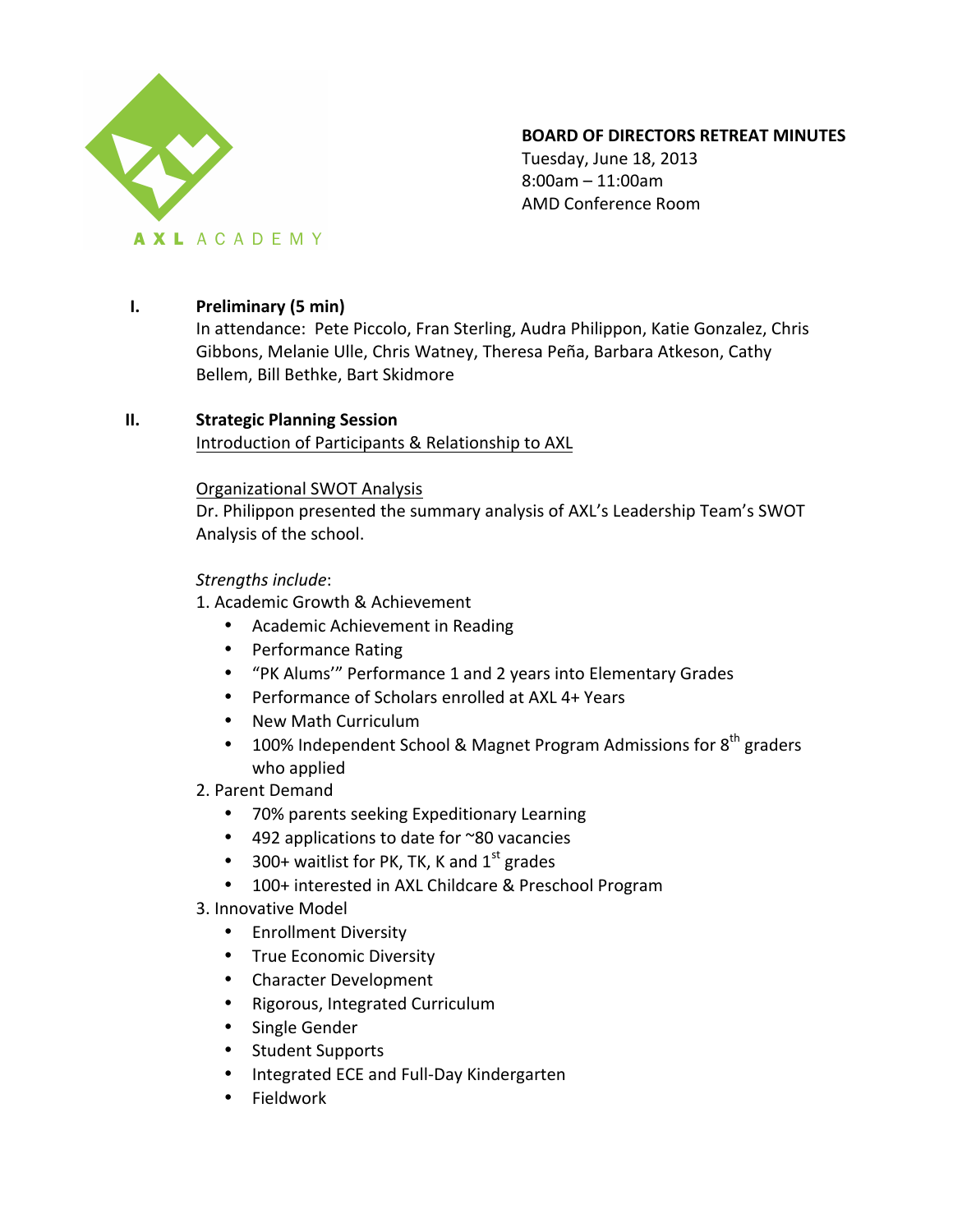• High-Stakes Passages

*Weaknesses include*:

- 1. Facilities
	- Appropriateness of space ("functionality"), maintenance and neglect by landlord
	- Overcrowding
	- Units 16 & 17 unusable without expansion of water tap
	- No funding or other district support for facilities
- 2. Finance
	- Need to raise approximately 10% annually to deliver existing program
	- Too great a percentage of PPOR spent of facilities (ranged from 17% to 27% of operating costs in recent years)
	- No district support for Full-Day Kindergarden
	- No district support or CCAP reimbursements for PreKindergarten
	- Unequitable Mill Levy Distribution to Charters in 2008
	- Very limited Bond funds
	- No Title I Funds or At-Risk Funds or ELL Funds
	- Lack of philanthropic interest in Aurora to date
	- 15% of operating budget reclaimed by district for Special Education and other district "fees"
	- Operating Deficit two years in a row
- 3. Other
	- Delay in launching two critical components of Instructional Model (Adventure & Technology)
	- Highly dependent on Head of School for day-to-day operations and instructional decision-making
	- No succession plan
	- Limited Board of Directors
	- Lack of organizational bandwidth for Development

# *Opportunities include*:

- 1. AXL ECE & Childcare Venture
	- Parent Demand for ECE and Childcare
	- Existing Human Capital
	- Closures of several area daycares
	- (\$150,000+ in potential revenues)
- 2. Space Available
	- Units 14&15 available (with water1)
	- Landlord eager to sell complex
	- Vacant adjacent land
- 3. APS
	- New Superintendent with apparent support for charters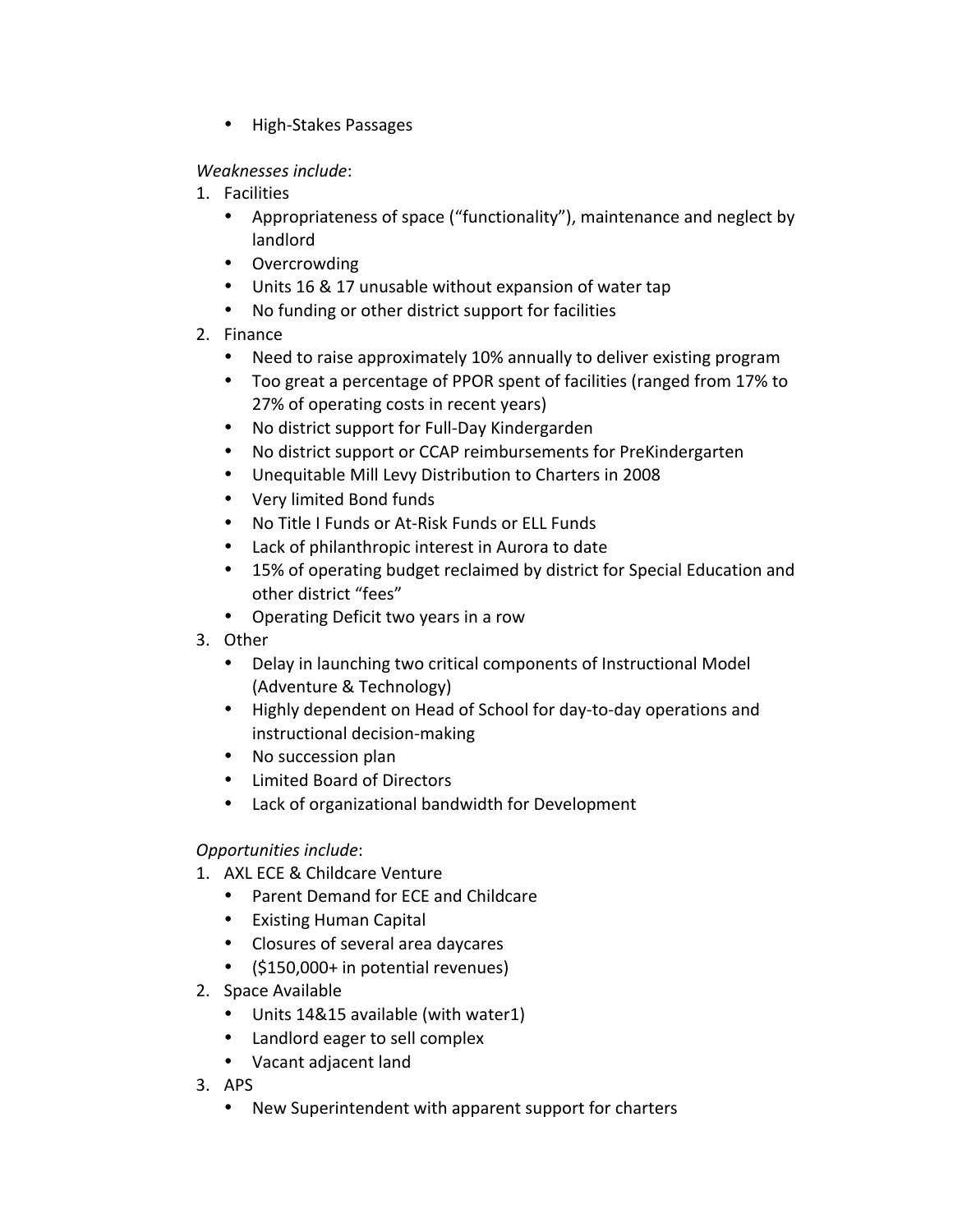- Recent cabinet support for AXL
- Option to transfer to CSI
- 4. Sustainability
	- $\cdot$  SB 213
	- Alternative Facility Option
	- New Staffing Model (less turnover)
- 5. Communications & Development
	- Untapped resources
	- Corporate Sponsorships
	- Unique Instructional Model

## *Threats include*:

- Limited Board of Directors
- Staff Turnover
- Financial Sustainability
- 5 more years on Lease

### Creating Sustainability

Dr. Philippon then asked the group of committed stakeholders to consider the question: How can AXL fully realize its mission while improving its financial *sustainability?*

#### Next Steps

The group identified several next steps in order of priority:

- 1. Build the Board's Capacity (July  $-$  September)
	- Recruit 2 new members for September
	- Weight the Board membership heavily for fundraising, public relations and commitment to Aurora
	- Equip Board members with compelling collateral to get the word out about AXL's innovative educational model
	- Recruit an additional 4 new members by December
- 2. Fundraise for Operating Funds (August June 2014)
	- Replenish TABOR within the fiscal year and meet all operating expenses for the FY14 school year, including the projected opening deficit
	- Pursue short-term loan options
	- Re-engage key foundations in AXL's model and achievements
	- Pursue grant funds specifically for ECE programming and student supports, and ideally pursue multi-year commitments
	- Free up Head of School's time to work on fundraising and sustainability full-time